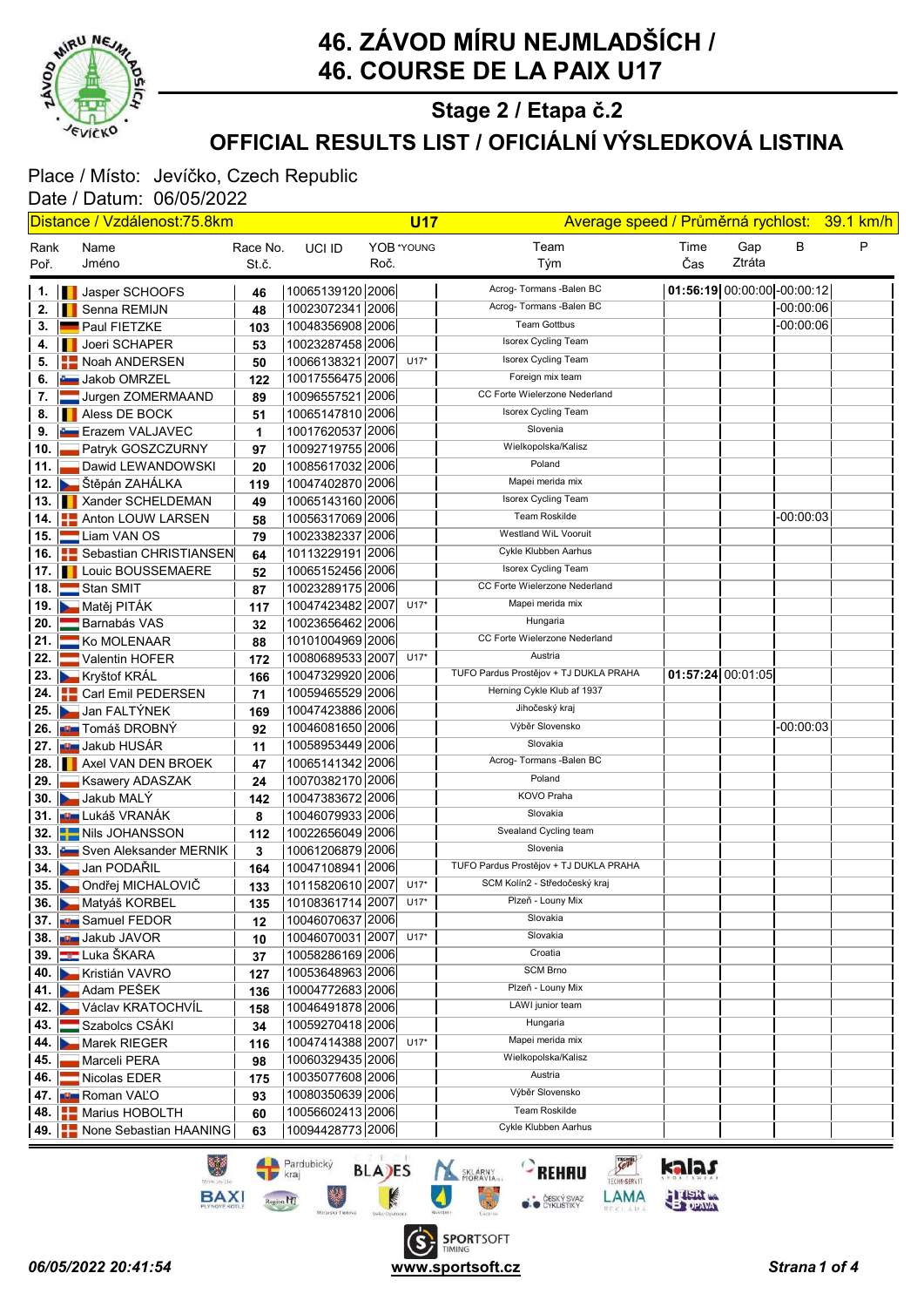| Distance / Vzdálenost: 75.8km |  |                                                |                   | <b>U17</b>                           |      |            |                                        | Average speed / Průměrná rychlost: 39.1 km/h |               |             |   |  |  |
|-------------------------------|--|------------------------------------------------|-------------------|--------------------------------------|------|------------|----------------------------------------|----------------------------------------------|---------------|-------------|---|--|--|
| Rank<br>Poř.                  |  | Name<br>Jméno                                  | Race No.<br>St.č. | UCI ID                               | Roč. | YOB *YOUNG | Team<br>Tým                            | Time<br>Čas                                  | Gap<br>Ztráta | В           | P |  |  |
|                               |  | 50. <b>PED PERSET PERSET</b>                   | 62                | 10036112389 2006                     |      |            | Cykle Klubben Aarhus                   |                                              |               | $-00:00:02$ |   |  |  |
|                               |  | 51. Matěj PEKAŘ                                | 147               | 10068131972 2006                     |      |            | SCM Kolín1 - Středočeský kraj          |                                              |               |             |   |  |  |
| 52. I                         |  | András Gusztáv PAKOT                           | 33                | 10023635143 2006                     |      |            | Hungaria                               |                                              |               |             |   |  |  |
|                               |  | 53. Jiří ZEDNÍK                                | 134               | 10046565842 2006                     |      |            | Plzeň - Louny Mix                      |                                              |               |             |   |  |  |
|                               |  | 54. Adam BRADÁČ                                | 165               | 10047382662 2006                     |      |            | TUFO Pardus Prostějov + TJ DUKLA PRAHA |                                              |               |             |   |  |  |
| 55.                           |  | Nikodem GWOZDZ                                 | 19                | 10093058144 2007                     |      | $U17*$     | Poland                                 |                                              |               |             |   |  |  |
|                               |  | 56. <b>Em</b> Bor EBNER                        | 6                 | 10103527272 2007                     |      | $U17*$     | Slovenia                               |                                              |               |             |   |  |  |
|                               |  | 57. E Linus LARSSON                            | 110               | 10022499334 2006                     |      |            | Svealand Cycling team                  |                                              |               |             |   |  |  |
| 58. II                        |  | Sven VAN DER WAL                               | 90                | 10023115282 2006                     |      |            | CC Forte Wielerzone Nederland          |                                              |               |             |   |  |  |
|                               |  | 59. <b>B</b> Gustav MAGNUSSON                  | 113               | 10090412266 2006                     |      |            | Svealand Cycling team                  |                                              |               |             |   |  |  |
|                               |  | 60. Jasper VOS                                 | 78                | 10064900357 2006                     |      |            | De Jonge Renner                        |                                              |               |             |   |  |  |
|                               |  | 61. $Vid MURN$                                 | 4                 | 10093948221 2006                     |      |            | Slovenia                               |                                              |               |             |   |  |  |
|                               |  | 62. Tristan JANNES                             | 45                | 10065154981 2006                     |      |            | Acrog- Tormans - Balen BC              |                                              |               |             |   |  |  |
|                               |  | 63. <b>Felix RÜTZLER</b>                       | 173               | 10092230210 2006                     |      |            | Austria                                |                                              |               |             |   |  |  |
|                               |  | 64. Jiří MATOULEK                              | 153               | 10106279143 2006                     |      |            | SCM Kolín2 - Středočeský kraj          |                                              |               |             |   |  |  |
|                               |  | 65. Vít KOTSCHY                                | 137               | 10084836988 2006                     |      |            | Plzeň - Louny Mix                      |                                              |               |             |   |  |  |
|                               |  | 66. Pepijn DE KOK                              | 81                | 10055724763 2006                     |      |            | Westland WiL Vooruit                   |                                              |               |             |   |  |  |
|                               |  | 67. Denley VAN WIJNBERGEN                      | 77                | 10049231019 2006                     |      |            | De Jonge Renner                        |                                              |               |             |   |  |  |
|                               |  | 68. Adam STREJČEK                              | 150               | 10066160448 2006                     |      |            | SCM Kolín1 - Středočeský kraj          |                                              |               |             |   |  |  |
|                               |  | 69. <b>Example 19</b> Filip NOVÁK              | 162               | 10097731625 2007                     |      | $U17*$     | TUFO Pardus Prostějov + TJ DUKLA PRAHA |                                              |               |             |   |  |  |
| 70. I                         |  | Bartosz LYZWA                                  | 23                | 10079665676 2007                     |      | $U17*$     | Poland                                 |                                              |               |             |   |  |  |
|                               |  | 71.   Cisse PAUWELS                            | 44                | 10086197315 2006                     |      |            | Acrog- Tormans - Balen BC              | $01:57:48$ 00:01:29                          |               |             |   |  |  |
|                               |  | 72. <b>Patrik LIENERT</b>                      | 144               | 10059140072 2006                     |      |            | KOVO Praha                             | 01:57:24 00:01:05                            |               |             |   |  |  |
|                               |  | 73. Tamás HANCZ                                | 31                | 10063367858 2006                     |      |            | Hungaria                               | 01:58:17 00:01:58                            |               |             |   |  |  |
|                               |  | 74. Heimo FUGGER                               | 176               | 10078822988 2007                     |      | $U17*$     | Austria                                | 01:58:31 00:02:12                            |               |             |   |  |  |
|                               |  | 75. <b>Jan Andrija NAUNOVIĆ</b>                | 28                | 10104732395 2006                     |      |            | Serbia                                 |                                              |               |             |   |  |  |
|                               |  | <b>76. Lukáš RAŠKA</b>                         | 115               | 10007057742 2007                     |      | $U17*$     | Mapei merida mix                       |                                              |               |             |   |  |  |
|                               |  | 77. Manolo WROLICH                             | 174               | 10060818576 2006                     |      |            | Austria                                | 01:58:36 00:02:17                            |               |             |   |  |  |
|                               |  | 78. <b>E Gavrilo MARKOVIĆ</b>                  | 25                | 10087720720 2007                     |      | $U17*$     | Serbia                                 | 01:58:40 00:02:21                            |               |             |   |  |  |
| 79. I                         |  | Jakub GILICKI                                  | 100               | 10092731980 2006                     |      |            | Wielkopolska/Kalisz                    |                                              |               |             |   |  |  |
| 80. I                         |  | Szymon WRONA                                   | 22                | 10079492490 2007                     |      | $U17*$     | Poland                                 |                                              |               |             |   |  |  |
|                               |  | 81. INio VANDEVORST                            | 43                | 10092625381 2006                     |      |            | Acrog- Tormans - Balen BC              |                                              |               | $-00:00:02$ |   |  |  |
|                               |  | 82. Václav BOHÁČ                               | 138               | 10080866355 2006                     |      |            | Plzeň - Louny Mix                      |                                              |               |             |   |  |  |
|                               |  | 83. Vilgot REINHOLD                            | 114               | 10077857234 2007 U17*                |      |            | Svealand Cycling team                  |                                              |               |             |   |  |  |
|                               |  | <b>84.</b> Henrik FILSETH                      | 65                | 10019732814 2006                     |      |            | Cykle Klubben Aarhus<br>KOVO Praha     | 01:58:45 00:02:26                            |               |             |   |  |  |
|                               |  | 85. Adam BITTMAN                               | 140               | 10047380743 2006                     |      |            | Slovakia                               | 01:57:24 00:01:05                            |               |             |   |  |  |
|                               |  | 86. <b>Bun</b> Adam MROCEK                     | 7                 | 10046080135 2006                     |      |            | Foreign mix team                       | 01:59:30 00:03:11                            |               |             |   |  |  |
|                               |  | <b>∣ 87. Lu Maroš ČERŤASKÝ</b>                 | 123               | 10116355726 2007                     |      | $U17*$     | Herning Cykle Klub af 1937             |                                              |               |             |   |  |  |
|                               |  | 88. <b>E.</b> Karl-Aksel TILLY                 | 72                | 10052916615 2006                     |      |            | <b>Team Gottbus</b>                    | 02:00:26 00:04:07                            |               |             |   |  |  |
|                               |  | 89. Paul - Jonas ADAMCZAK                      | 105               | 10050892446 2006<br>10056317170 2007 |      | $U17*$     | Team Roskilde                          |                                              |               |             |   |  |  |
|                               |  | 90. <b>BE</b> Oskar LOUW LARSEN                | 59                | 10017556172 2006                     |      |            | Slovenia                               | $02:00:38$ 00:04:19                          |               |             |   |  |  |
|                               |  | 91. Nejc PETERLIN<br>92. <b>E.</b> Aksel STORM | $\boldsymbol{2}$  | 10060241327 2007                     |      | $U17*$     | <b>Team Roskilde</b>                   | 02:00:46 00:04:27                            |               |             |   |  |  |
|                               |  | 93. Jakub HABR                                 | 55<br>143         | 10114189693 2006                     |      |            | <b>KOVO Praha</b>                      |                                              |               |             |   |  |  |
|                               |  | <b>94.</b> Raf DE CALUWE                       | 75                | 10023055062 2006                     |      |            | De Jonge Renner                        |                                              |               |             |   |  |  |
|                               |  | 95. E Filip PEČNJAK                            | 38                | 10044106284 2006                     |      |            | Croatia                                |                                              |               |             |   |  |  |
|                               |  | 96. <b>But Marek MOJTO</b>                     | 9                 | 10080697011 2006                     |      |            | Slovakia                               |                                              |               |             |   |  |  |
|                               |  | 97. Martin ŽENÍŠEK                             | 171               | 10046534318 2006                     |      |            | Jihočeský kraj                         |                                              |               |             |   |  |  |
|                               |  | 98. Bastian PETRIČ                             | 121               | 10112792085 2007                     |      | $U17*$     | Foreign mix team                       |                                              |               |             |   |  |  |
|                               |  | 99. Victor Hugo BRENDERS                       | 73                | 10023105380 2006                     |      |            | De Jonge Renner                        |                                              |               |             |   |  |  |
|                               |  | 100. Mark MANDEMAKER                           | 76                | 10023214811 2006                     |      |            | De Jonge Renner                        |                                              |               |             |   |  |  |
|                               |  | 101. Matyáš POLÁK                              | 160               | 10059526961 2006                     |      |            | LAWI junior team                       |                                              |               |             |   |  |  |
|                               |  | 102. Simon MATĚJEK                             | 129               | 10079640721 2007                     |      | $U17*$     | <b>SCM Brno</b>                        |                                              |               |             |   |  |  |
|                               |  | 103. Petr KNIHA                                | 154               | 10054141239 2006                     |      |            | SCM Kolín2 - Středočeský kraj          |                                              |               |             |   |  |  |
|                               |  | 104. U Alex ANTAL                              | 96                | 10046058210 2006                     |      |            | Výběr Slovensko                        |                                              |               |             |   |  |  |
|                               |  | 105. <b>JULI</b> Tomáš HODULÍK                 | 94                | 10077885425 2006                     |      |            | Výběr Slovensko                        |                                              |               |             |   |  |  |
|                               |  | 106. Kaj ROELING                               | 83                | 10023197431 2007                     |      | $U17*$     | Westland WiL Vooruit                   |                                              |               |             |   |  |  |
|                               |  | 107. Valentin ZOBL                             | 177               | 10048923447 2007                     |      | $U17*$     | Austria                                |                                              |               |             |   |  |  |
|                               |  | 108. Zeno Levi WINTER                          | 108               | 10051622774 2007 U17*                |      |            | <b>Team Gottbus</b>                    |                                              |               |             |   |  |  |

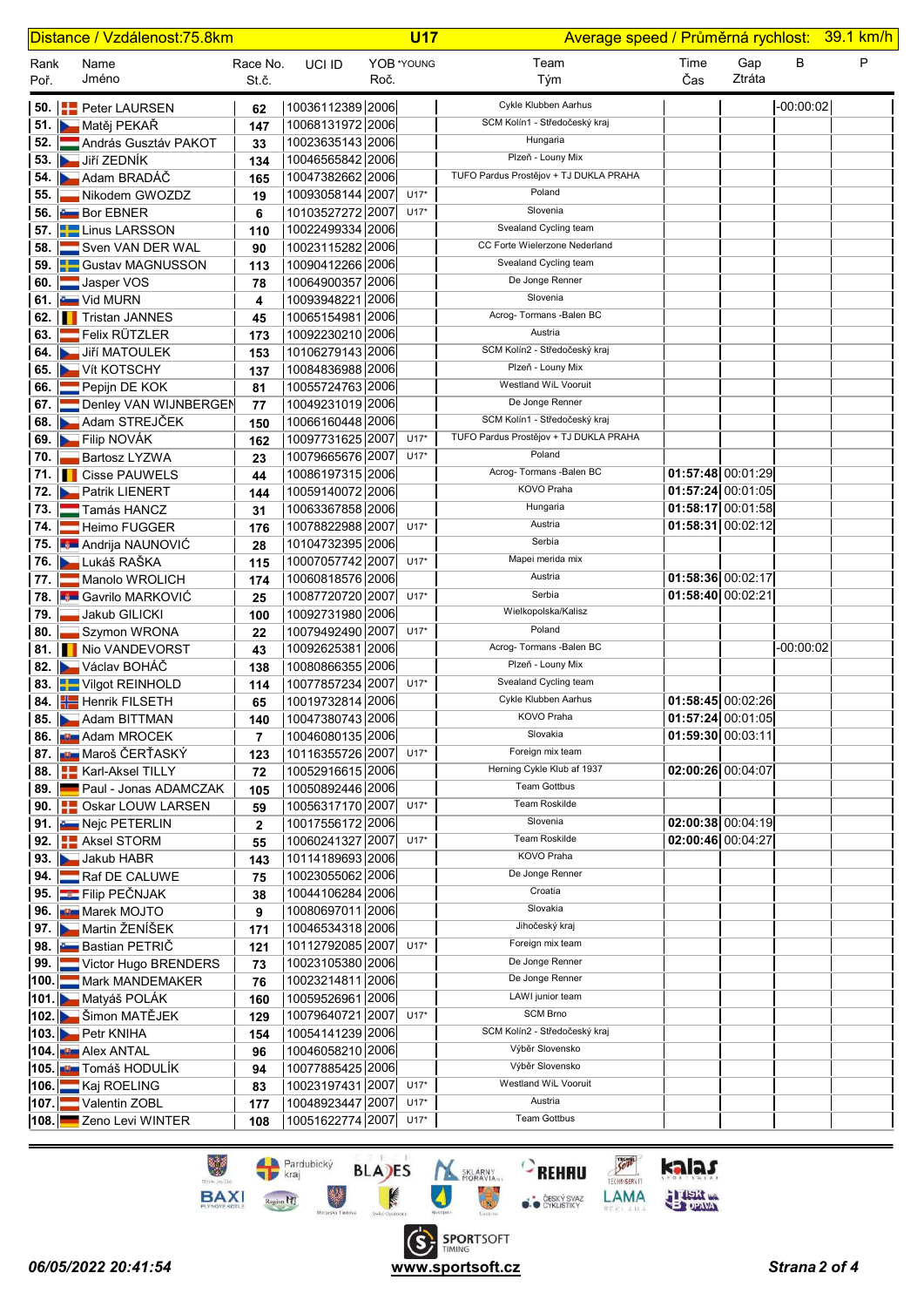|              | Distance / Vzdálenost:75.8km                          |                   |                                      |      | <b>U17</b>       | Average speed / Průměrná rychlost: 39.1 km/h |                     |                     |   |   |
|--------------|-------------------------------------------------------|-------------------|--------------------------------------|------|------------------|----------------------------------------------|---------------------|---------------------|---|---|
| Rank<br>Poř. | Name<br>Jméno                                         | Race No.<br>St.č. | UCI ID                               | Roč. | YOB *YOUNG       | Team<br>Tým                                  | Time<br>Čas         | Gap<br>Ztráta       | в | P |
|              | 109. D— Zdeněk HRADISKY                               | 151               | 10058327494 2006                     |      |                  | SCM Kolín1 - Středočeský kraj                |                     |                     |   |   |
|              | 110. Lukáš KRISTL                                     | 148               | 10084771920 2007                     |      | $U17*$           | SCM Kolín1 - Středočeský kraj                |                     |                     |   |   |
|              | 111. Josef MELICHAR                                   | 159               | 10085081209 2006                     |      |                  | LAWI junior team                             |                     |                     |   |   |
| 112.1        | Thijs THEUNS                                          | 74                | 10089834310 2006                     |      |                  | De Jonge Renner                              | 02:00:54 00:04:35   |                     |   |   |
| 113.         | <b>Wiktor GALDYN</b>                                  | 101               | 10079731152 2006                     |      |                  | Wielkopolska/Kalisz                          |                     | $02:01:11$ 00:04:52 |   |   |
|              | 114. <b>U.</b> Fabian WIELAND                         | 95                | 10116618030 2006                     |      |                  | Výběr Slovensko                              |                     |                     |   |   |
| 115.         | lgor KIEREJEWSKI                                      | 102               | 10106727868 2006                     |      |                  | Wielkopolska/Kalisz                          |                     |                     |   |   |
|              | 116. <b>BE</b> Martin HALUŠKA                         | 91                | 10046080034 2007                     |      | $U17*$           | Výběr Slovensko                              |                     |                     |   |   |
|              | 117. Ayden JORDAN                                     | 16                | 10088388404 2007                     |      | $U17*$           | Regional Team Lower Austria                  |                     | $02:01:17$ 00:04:58 |   |   |
|              | <b>118. <mark>∎9 Lukáš PANÁČEK</mark></b>             | 125               | 10065803669 2006                     |      |                  | Foreign mix team                             |                     | $02:01:49$ 00:05:30 |   |   |
|              | 119. All None Gustav JOHANSEN                         | 56                | 10096906317 2006                     |      |                  | Team Roskilde                                | 02:01:59 00:05:40   |                     |   |   |
|              | 120. Noah BOGE                                        | 67                | 10048891822 2006                     |      |                  | Herning Cykle Klub af 1937                   |                     |                     |   |   |
|              | 121. <b>I</b> Lex VAN DAELE                           | 54                | 10086650989 2007                     |      | $U17*$           | Isorex Cycling Team                          | 02:02:30 00:06:11   |                     |   |   |
|              | 122. Jiří REJZEK                                      | 139               | 10106410293 2007                     |      | $U17*$           | Plzeň - Louny Mix                            | 02:02:35 00:06:16   |                     |   |   |
|              | 123. Jan JANOUT                                       | 170               | 10093188587 2006                     |      |                  | Jihočeský kraj                               | 02:02:42 00:06:23   |                     |   |   |
|              | 124. Jáchym VLK                                       | 128               | 10080169672 2006                     |      |                  | <b>SCM Brno</b>                              |                     | $02:04:08$ 00:07:49 |   |   |
|              | 125. Bogdan ANGELOVSKI                                | 30                | 10081601939 2006                     |      |                  | Serbia                                       |                     | $02:04:29$ 00:08:10 |   |   |
|              | 126. <b>But</b> Filip ZÁHOREC                         | 124               | 10055996464 2007                     |      | $U17*$           | Foreign mix team                             |                     |                     |   |   |
|              | 127. Dušan STANIĆ                                     | 27                | 10079717311 2006                     |      |                  | Serbia                                       |                     |                     |   |   |
| 128.         | Lucas KRAUS                                           | 15                | 10075353725 2007                     |      | $U17*$           | Regional Team Lower Austria                  | 02:05:10 00:08:51   |                     |   |   |
|              | 129. Eliáš HOFMAN                                     | 149               | 10066694655 2007                     |      | $U17*$           | SCM Kolín1 - Středočeský kraj                | 02:05:18 00:08:59   |                     |   |   |
|              | 130. Matěj PROCHÁZKA                                  | 163               | 10106726555 2007                     |      | $U17*$           | TUFO Pardus Prostějov + TJ DUKLA PRAHA       | 02:06:16 00:09:57   |                     |   |   |
|              | 131. Tobiáš DVOŘÁČEK                                  | 141               | 10047422472 2006                     |      |                  | KOVO Praha<br>Regional Team Lower Austria    |                     |                     |   |   |
| 132.         | Gabriel PREYLER                                       | 13                | 10051116859 2006                     |      |                  | Westland WiL Vooruit                         |                     |                     |   |   |
|              | 133. Anco BALLIF                                      | 80                | 10023176415 2006                     |      |                  | Mapei merida mix                             |                     |                     |   |   |
|              | 134. Nikola JAROŠ                                     | 120               | 10079309305 2007                     |      | $U17*$<br>$U17*$ | Hungaria                                     | $02:06:20$ 00:10:01 |                     |   |   |
| 135.         | Alex Martin DOROGI                                    | 35                | 10023594323 2007                     |      | $U17*$           | SCM Kolín2 - Středočeský kraj                |                     |                     |   |   |
|              | 136. <b>B.</b> Richard SEVERYN<br>137. Christien HABR | 155               | 10079906257 2007<br>10047406409 2006 |      |                  | KOVO Praha                                   | 02:06:22 00:10:03   |                     |   |   |
|              | 138. Matěj HAVELKA                                    | 146<br>152        | 10084969859 2007                     |      | $U17*$           | SCM Kolín1 - Středočeský kraj                |                     |                     |   |   |
|              | 139. Viktor MARINUSSEN                                | 69                | 10052056749 2006                     |      |                  | Herning Cykle Klub af 1937                   | 02:08:32 00:12:13   |                     |   |   |
|              | 140. Robert MITÁŠ                                     | 145               | 10047339216 2007                     |      | $U17*$           | KOVO Praha                                   |                     |                     |   |   |
| 141.         | <b>Tilman LEBEN</b>                                   | 106               | 10086785072 2007                     |      | $U17*$           | <b>Team Gottbus</b>                          |                     |                     |   |   |
|              | 142. Tomáš VRÁNA                                      | 132               | 10010959364 2007                     |      | $U17*$           | <b>SCM Brno</b>                              |                     |                     |   |   |
| 143.         | Tobias FISCHER                                        | 18                | 10117153752 2007                     |      | $U17*$           | Regional Team Lower Austria                  | 02:13:33 00:17:14   |                     |   |   |
|              | <b>144. Dominik HREBEJK</b>                           | 156               | 10059744910 2007                     |      | $U17*$           | SCM Kolín2 - Středočeský kraj                |                     |                     |   |   |
|              | 145. Kacper KWIATEK                                   | 99                | 10092337819 2006                     |      |                  | Wielkopolska/Kalisz                          |                     |                     |   |   |
|              | 146. Freek DE KOK                                     | 84                | 10072713608 2007                     |      | $U17*$           | <b>Westland WiL Vooruit</b>                  |                     |                     |   |   |
|              | 147. Emil RYDHOLM                                     | 111               | 10091775219 2006                     |      |                  | Svealand Cycling team                        |                     |                     |   |   |
|              | 148. Jon PRITRŽNIK                                    | 5                 | 10090627888 2006                     |      |                  | Slovenia                                     |                     |                     |   |   |
|              | 149. Duco VAN DER ZWART                               | 86                | 10023442860 2006                     |      |                  | CC Forte Wielerzone Nederland                |                     |                     |   |   |
| 150.         | Falko JARICK                                          | 104               | 10050893860 2007                     |      | $U17*$           | Team Gottbus                                 |                     |                     |   |   |
|              | 150. <b>Details</b> Oskar MARVIG                      | 109               | 10076676157 2006                     |      |                  | Svealand Cycling team                        |                     |                     |   |   |
|              | 152. Jakub TESAŘÍK                                    | 118               | 10116581957 2008                     |      |                  | Mapei merida mix                             |                     |                     |   |   |
|              | 152. Aleš ICHA                                        | 167               | 10092750269 2007                     |      | $U17*$           | TUFO Pardus Prostějov + TJ DUKLA PRAHA       |                     |                     |   |   |
|              | 154. Balázs ILLÉS                                     | 36                | 10107535695 2006                     |      |                  | Hungaria<br>Serbia                           |                     |                     |   |   |
|              | 155. Nikola BOGDANOVIĆ                                | 26                | 10083996728 2006                     |      |                  | <b>SCM Brno</b>                              |                     |                     |   |   |
|              | 155. Matyáš MOKRÝ                                     | 131               | 10082683689 2007                     |      | $U17*$           | Poland                                       |                     |                     |   |   |
|              | 157. Kacper MIENTKI                                   | 21                | 10079370838 2006<br>10044105072 2006 |      |                  | Croatia                                      |                     |                     |   |   |
|              | 157. Erik VORKAPIĆ<br>159. Luka LENAC                 | 39                | 10111345573 2006                     |      |                  | Croatia                                      |                     |                     |   |   |
|              | 159. Antonio LENAC                                    | 40                | 10111343755 2006                     |      |                  | Croatia                                      |                     |                     |   |   |
|              | 161. Nicholas BIRKHOLM NYEC                           | 42<br>57          | 10107313407 2006                     |      |                  | Team Roskilde                                |                     |                     |   |   |
|              | 162. Jonathan VAN DEN BERG                            | 82                | 10094164348 2007                     |      | $U17*$           | Westland WiL Vooruit                         |                     |                     |   |   |
|              | 162. U Jakub HLUBINA                                  | 126               | 10055023939 2007                     |      | $U17*$           | Foreign mix team                             |                     |                     |   |   |
|              | 164. Filip RICHTER                                    | 130               | 10079642236 2007                     |      | $U17*$           | <b>SCM Brno</b>                              |                     |                     |   |   |
|              | 164. Vítek BRADNA                                     | 161               | 10106214172 2008                     |      |                  | LAWI junior team                             |                     |                     |   |   |
|              | <b>166. LA</b> Ankerstjerne Nikolaj KLAUS             | 68                | 10055779529 2006                     |      |                  | Herning Cykle Klub af 1937                   | $02:18:34$ 00:22:15 |                     |   |   |
|              | 167. <b>E.</b> Kasper MIKKELSEN                       | 70                | 10115609129 2006                     |      |                  | Herning Cykle Klub af 1937                   |                     |                     |   |   |
|              |                                                       |                   |                                      |      |                  |                                              |                     |                     |   |   |

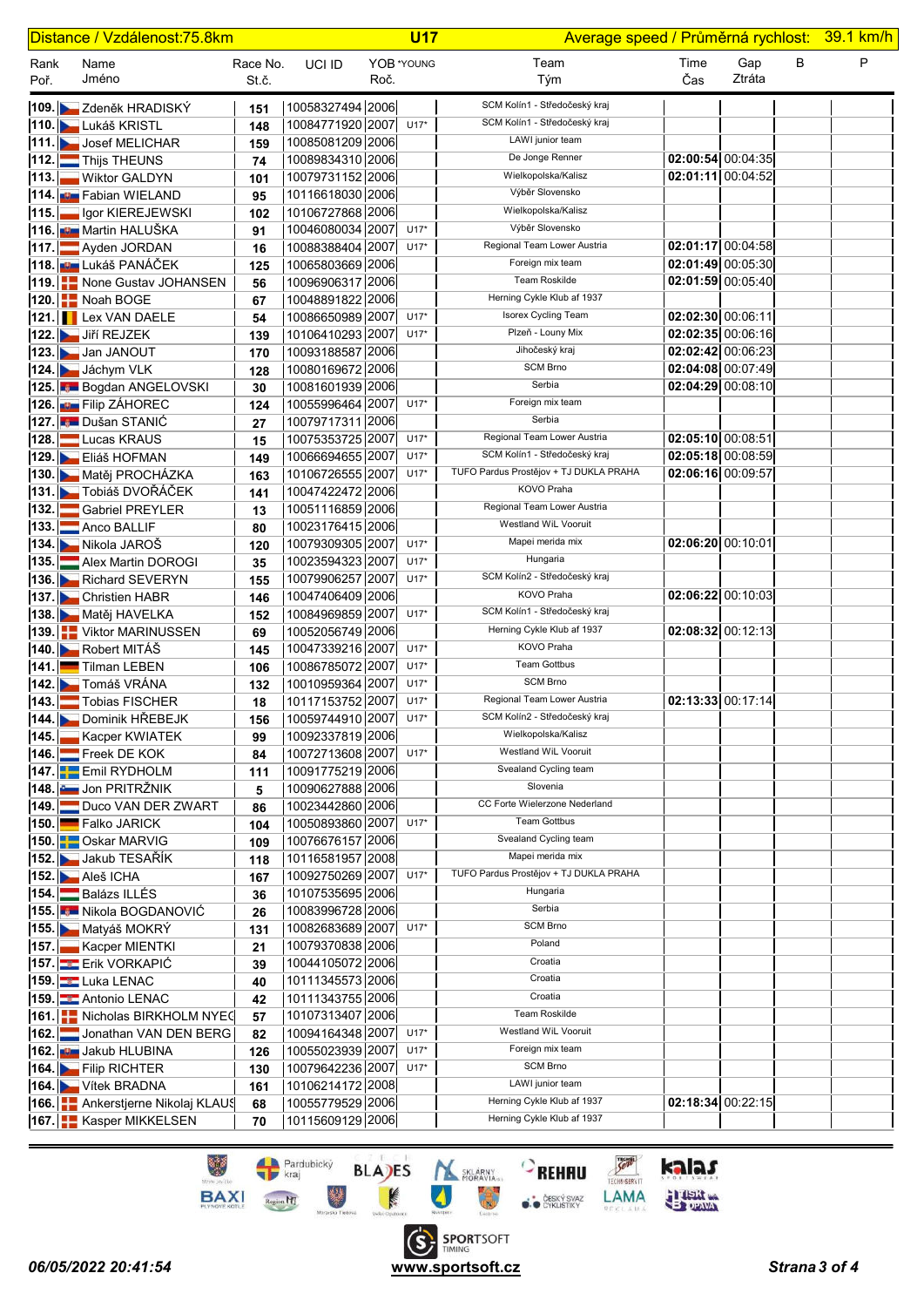|              | Distance / Vzdálenost:75.8km   |                   |                  | U17                   |                             | Average speed / Průměrná rychlost: 39.1 km/h |               |   |  |
|--------------|--------------------------------|-------------------|------------------|-----------------------|-----------------------------|----------------------------------------------|---------------|---|--|
| Rank<br>Poř. | Name<br>Jméno                  | Race No.<br>St.č. | UCI ID           | YOB *YOUNG<br>Roč.    | Team<br>Tým                 | Time<br>∵ิas                                 | Gap<br>Ztráta | в |  |
| <b>DNF</b>   | Fabian MÖRWALD                 | 14                | 10096748184 2006 |                       | Regional Team Lower Austria |                                              |               |   |  |
|              | <b>DNF BE Noa JOLIĆ MUSTAĆ</b> | 41                |                  | 10107010380 2007 U17* | Croatia                     |                                              |               |   |  |

Communique:

Auta s tažným zařízením/držákem kol na tažném zařízení nebudou vpuštěna do konvoje Cars with hook / hook rack are not allowed to be in the convoy

Penalties:

Rider N.70 - Kasper MIKKELSEN - UCIID: 10115609129, Herning Cykle Klub af 1937 Art.4.7.2 - stearing, penalty 100 CZK + penalty time 10s

Team manager: Cykle Klubben Aarhus Art. 4.7.2 - stearing, penalty 200 CZK

Team manager: Cykle Klubben Aarhus Art. 4.9 - passanger leaning out of the car, penalty 200 CZK

Team manager: Cykle Klubben Aarhus Art. 4.9 - passanger leaning out of the car, second attemp penalty 400 CZK

Team manager: Cykle Klubben Aarhus

Art. 4.9 - passanger leaning out of the car, third attemp penalty 1000 CZK and moving to the last position in convoy

Riders N. 144 and N. 140 get the finish time of the group, because of crash in last 3 km

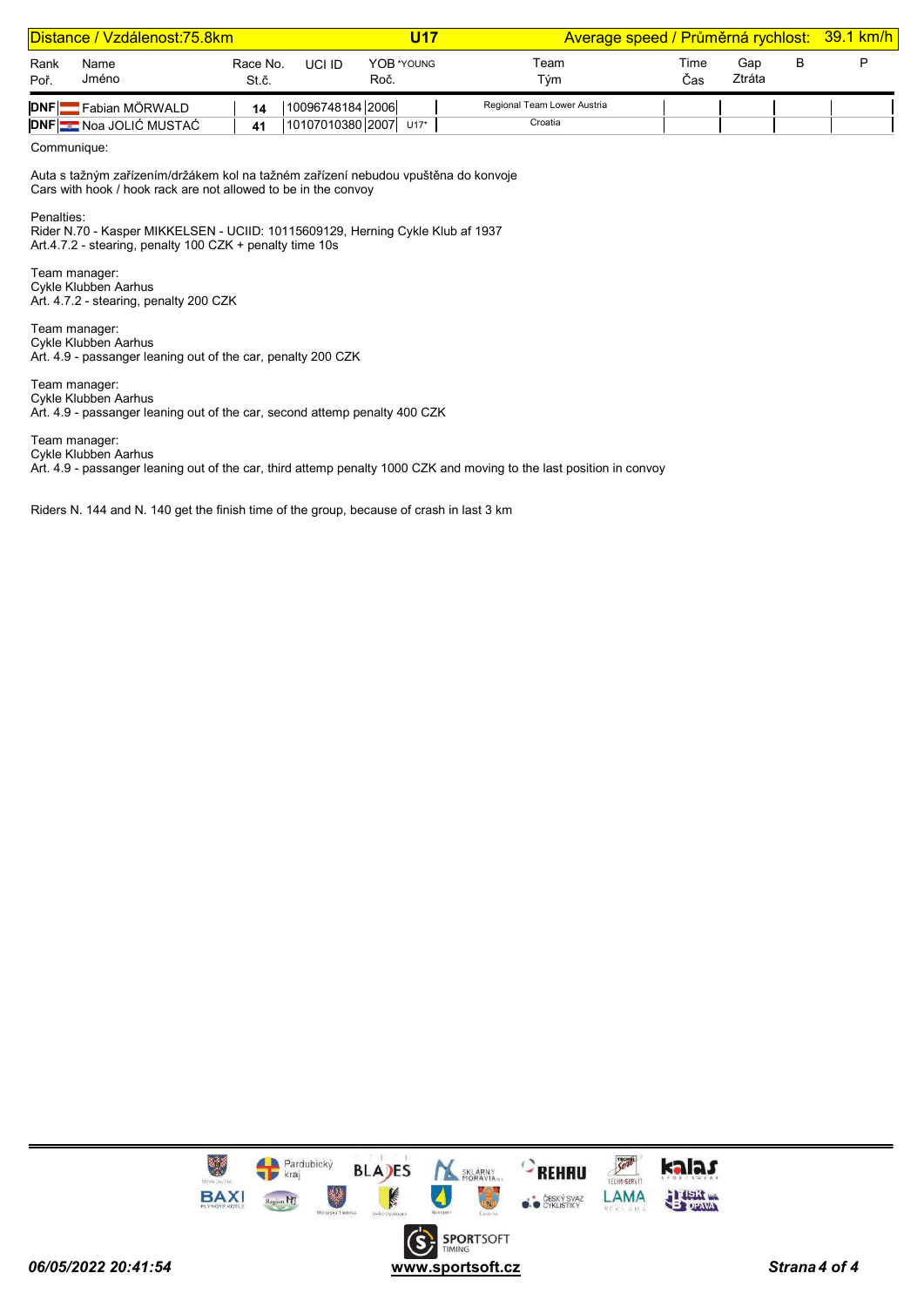

## POINTS CLASSIFICATION / BODOVACÍ SOUTĚŽ Stage 2 / Etapa č.2

#### Place / Místo: Jevíčko, Czech Republic Date / Datum: 06/05/2022

|                 |                         |                   |                  |                    | <b>SPRINT1</b>                |                |          |
|-----------------|-------------------------|-------------------|------------------|--------------------|-------------------------------|----------------|----------|
| Rank<br>Poř.    | Name<br>Jméno           | Race No.<br>St.č. | UCI ID           | <b>YOB</b><br>Roč. | Team                          | Points<br>Body | B        |
|                 | Anton LOUW LARSEN       | 58                | 10056317069 2006 |                    | <b>Team Roskilde</b>          | 6              | 00:00:03 |
| 2               | Paul FIETZKE            | 103               | 10048356908 2006 |                    | <b>Team Gottbus</b>           | 4              | 00:00:02 |
| 3               | Peter LAURSEN           | 62                | 10036112389 2006 |                    | Cykle Klubben Aarhus          | $\mathbf{2}$   | 00:00:01 |
|                 |                         |                   |                  |                    | <b>SPRINT2</b>                |                |          |
| Rank<br>Poř.    | Name<br>Jméno           | Race No.<br>St.č. | UCI ID           | <b>YOB</b><br>Roč. | Team                          | Points<br>Body | B        |
| 1               | <b>∎9∎</b> Tomáš DROBNÝ | 92                | 10046081650 2006 |                    | Výběr Slovensko               | 6              | 00:00:03 |
| 2               | Nio VANDEVORST          | 43                | 10092625381 2006 |                    | Acroq- Tormans - Balen BC     | 4              | 00:00:02 |
| 3               | <b>Peter LAURSEN</b>    | 62                | 10036112389 2006 |                    | Cykle Klubben Aarhus          | $\mathbf{2}$   | 00:00:01 |
|                 |                         |                   |                  |                    | <b>Finish</b>                 |                |          |
| Rank<br>Poř.    | Name<br>Jméno           | Race No.<br>St.č. | UCI ID           | <b>YOB</b><br>Roč. | Team                          | Points<br>Body | B        |
| 1               | Jasper SCHOOFS          | 46                | 10065139120 2006 |                    | Acroq- Tormans - Balen BC     | 25             | 00:00:10 |
| $\mathbf{2}$    | Senna REMIJN            | 48                | 10023072341 2006 |                    | Acrog-Tormans - Balen BC      | 20             | 00:00:06 |
| 3               | Paul FIETZKE            | 103               | 10048356908 2006 |                    | <b>Team Gottbus</b>           | 16             | 00:00:04 |
| 4               | Joeri SCHAPER           | 53                | 10023287458 2006 |                    | <b>Isorex Cycling Team</b>    | 13             |          |
| 5               | Noah ANDERSEN           | 50                | 10066138321 2007 |                    | <b>Isorex Cycling Team</b>    | 11             |          |
| 6               | Jakob OMRZEL            | 122               | 10017556475 2006 |                    | Foreign mix team              | 10             |          |
| 7               | Jurgen ZOMERMAAND       | 89                | 10096557521 2006 |                    | CC Forte Wielerzone Nederland | 9              |          |
| 8               | Aless DE BOCK           | 51                | 10065147810 2006 |                    | <b>Isorex Cycling Team</b>    | 8              |          |
| 9               | Erazem VALJAVEC         | 1                 | 10017620537 2006 |                    | Slovenia                      | 7              |          |
| 10              | Patryk GOSZCZURNY       | 97                | 10092719755 2006 |                    | Wielkopolska/Kalisz           | 6              |          |
| 11              | Dawid LEWANDOWSKI       | 20                | 10085617032 2006 |                    | Poland                        | 5              |          |
| 12              | Štěpán ZAHÁLKA          | 119               | 10047402870 2006 |                    | Mapei merida mix              | 4              |          |
| 13              | Xander SCHELDEMAN       | 49                | 10065143160 2006 |                    | <b>Isorex Cycling Team</b>    | 3              |          |
| 14              | Anton LOUW LARSEN       | 58                | 10056317069 2006 |                    | <b>Team Roskilde</b>          | 2              |          |
| 15 <sub>1</sub> | Liam VAN OS             | 79                | 10023382337 2006 |                    | <b>Westland WiL Vooruit</b>   | 1              |          |

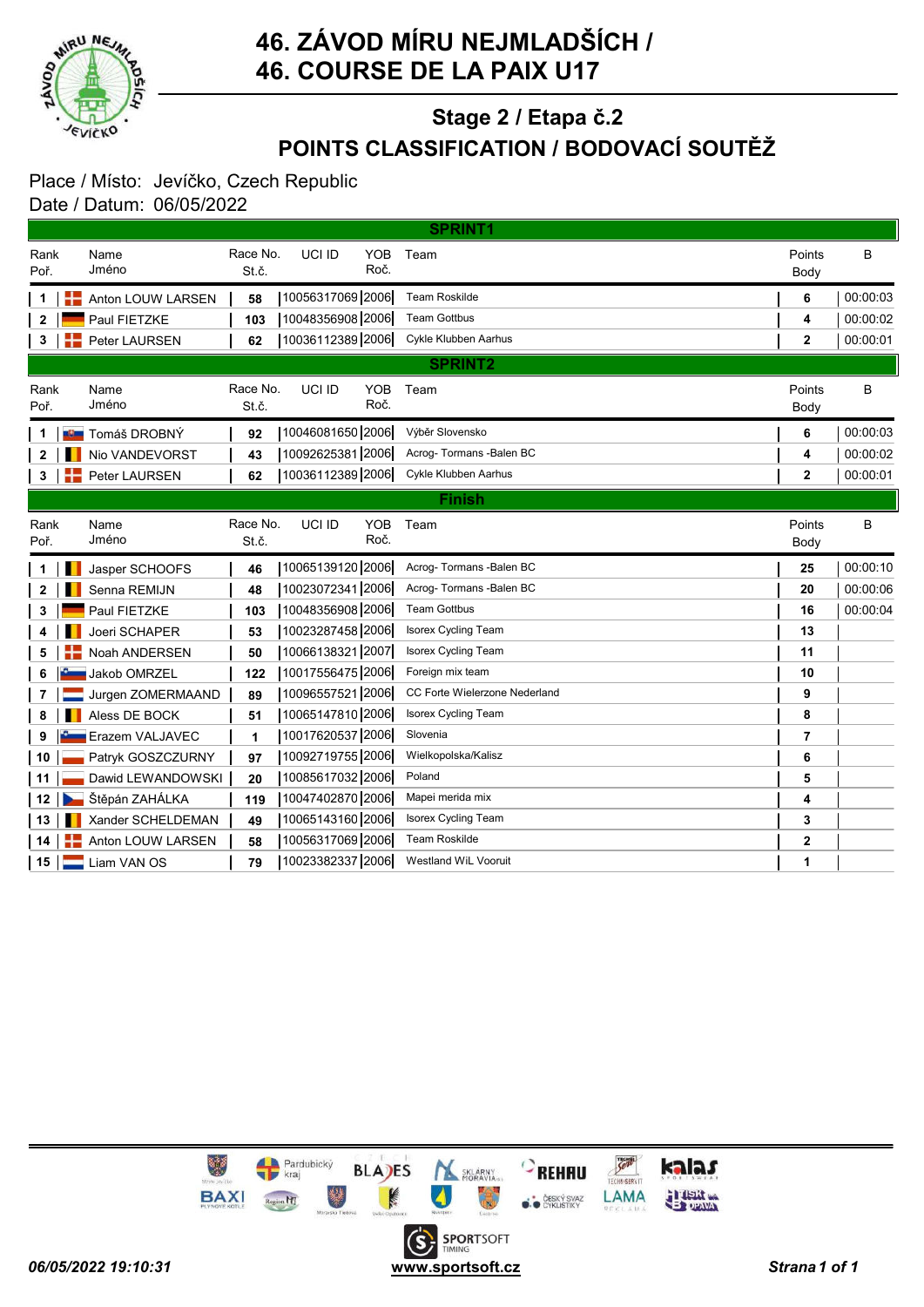

# MOUNTAINS CLASSIFICATION / VRCHAŘSKÁ SOUTĚŽ Stage 2 / Etapa č.2

### Place / Místo: Jevíčko, Czech Republic Date / Datum: 06/05/2022

|                    |                   |                   |                                      | KOM <sub>1</sub>           |                |          |  |  |  |
|--------------------|-------------------|-------------------|--------------------------------------|----------------------------|----------------|----------|--|--|--|
| Rank<br>Poř.       | Name<br>Jméno     | Race No.<br>St.č. | <b>YOB</b><br>UCI ID<br>Roč.         | Team                       | Points<br>Body | B        |  |  |  |
|                    | Noah ANDERSEN     | 50                | 10066138321 2007                     | <b>Isorex Cycling Team</b> | 5              |          |  |  |  |
| 2                  | Senna REMIJN      | 48                | 10023072341 2006                     | Acrog- Tormans - Balen BC  | 3              |          |  |  |  |
| 3                  | Patryk GOSZCZURNY | 97                | 10092719755 2006                     | Wielkopolska/Kalisz        | 1              |          |  |  |  |
|                    |                   |                   |                                      | KOM <sub>2</sub>           |                |          |  |  |  |
| Rank<br>Poř.       | Name<br>Jméno     | Race No.<br>St.č. | UCI ID<br><b>YOB</b><br>Roč.         | Team                       | Points<br>Body | B        |  |  |  |
|                    | Noah ANDERSEN     | 50                | 10066138321 2007                     | Isorex Cycling Team        | 5              |          |  |  |  |
| $\mathbf{2}$       | Peter LAURSEN     | 62                | 10036112389 2006                     | Cykle Klubben Aarhus       | 3              |          |  |  |  |
| 3                  | Patryk GOSZCZURNY | 97                | 10092719755 2006                     | Wielkopolska/Kalisz        | 1              |          |  |  |  |
| KOM3 - 1. Category |                   |                   |                                      |                            |                |          |  |  |  |
|                    |                   |                   |                                      |                            |                |          |  |  |  |
| Rank<br>Poř.       | Name<br>Jméno     | Race No.<br>St.č. | <b>YOB</b><br>UCI ID<br>Roč.         | Team                       | Points<br>Body | B        |  |  |  |
|                    | Jasper SCHOOFS    | 46                | 10065139120 2006                     | Acrog- Tormans - Balen BC  | 7              | 00:00:02 |  |  |  |
| 2                  | Senna REMIJN      | 48                | 10023072341 2006                     | Acrog-Tormans -Balen BC    | 4              |          |  |  |  |
| 3                  | Louic BOUSSEMAERE | 52                | 10065152456 2006                     | <b>Isorex Cycling Team</b> | $\mathbf{2}$   |          |  |  |  |
|                    |                   |                   |                                      | <b>KOM4</b>                |                |          |  |  |  |
| Rank<br>Poř.       | Name<br>Jméno     | Race No.<br>St.č. | <b>YOB</b><br>UCI ID<br>Roč.         | Team                       | Points<br>Body | B        |  |  |  |
|                    | Noah ANDERSEN     | 50                | 10066138321 2007                     | <b>Isorex Cycling Team</b> | 5              |          |  |  |  |
| 2                  | Dawid LEWANDOWSKI | 20                | 10085617032 2006<br>10048356908 2006 | Poland                     | 3              |          |  |  |  |